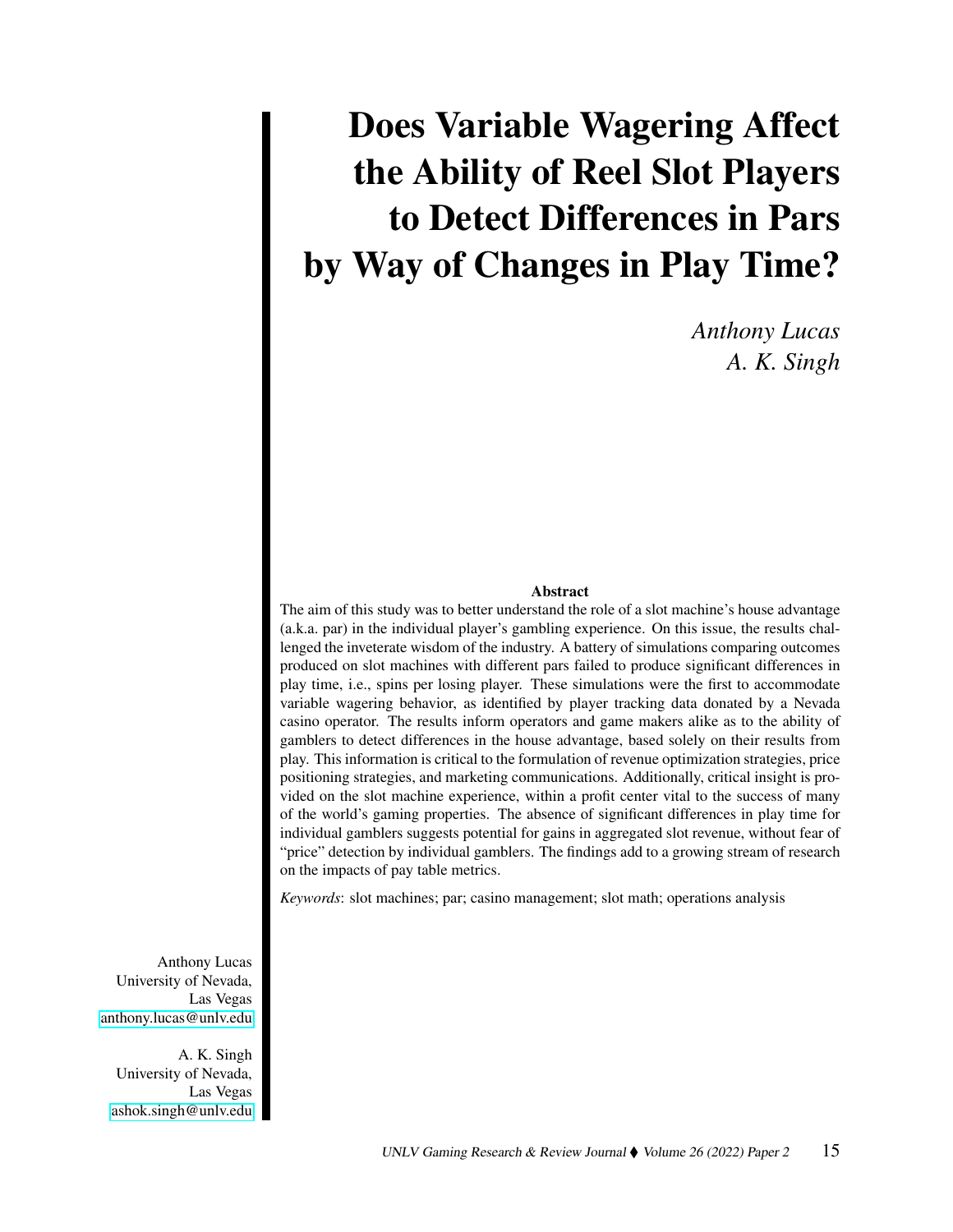#### Introduction

Slot revenues are critical to the success of many of the world's casinos. In the extreme, with its approximately 1,300 venues, the Australian club sector is almost completely reliant on casino revenue from electronic gaming devices, as live table games are prohibited. Although the casinos in Macao and Singapore are notable exceptions to a hyperdependence on slots, even Nevada with its table-heavy Las Vegas Strip garnered 66% of its 2019 casino revenue from slots (Nevada Gaming Control Board, 2019). Further, in Nevada, the departmental operating profit margin in slots is often three to four times that of table games (Lucas & Kilby, 2012). Within the broader category of slots, it is reel games that produce the greatest revenues (i.e., as compared to video poker, video keno, electronic table games, etc.). Their broad appeal is likely due in part to ease of play and the lack of a skill requirement (Bishop, 2021).

This reliance on slot revenue throws all of the associated positioning and revenue optimization strategies into sharp relief. At the center of these strategy discussions is the debate related to the ability of players to detect the concealed house advantage on reel slots. If detected, this obfuscated "price" could result in the loss of play, in step with the Law of Demand. Others have claimed that higher pars will also damage the customer experience by noticeably reducing the play time (Hwang, 2019; Legato, 2019; Wyman, 2020). But a growing body of research suggests that players cannot detect the pars of reel slots, and that higher par games generate significantly greater revenues (Lucas & Spilde, 2019a, 2019b, 2020, 2021).

The outcomes of this study afford casino operators valuable insight on the ability of reel slot players to detect differences in pars. Such information is critical to the assessment of key positioning and revenue optimization strategies related to pars. It also informs on important issues surrounding the adoption and management of server-based gaming systems, where wholesale adjustments to pars can be quickly executed (Pollack, 2007). For game makers, the findings provide new information on the customer experience, which may lead to improvements in future game designs, or the validation of existing configurations. Academically, our results connect to the literature on cognitive bias and the illusory truth effect, as well as to the Law of Small Numbers and the Law of Demand.

#### Industry Positions

## Literature Review

There are many heuristics in casino operations management; some are useful, but others are problematic. For example, one popular heuristic holds that a game with a 6% house edge will generally provide twice the number of spins (i.e., play time) as a game with a 12% house advantage, ceteris paribus (Legato, 2019). That is, the relationship between par and play time is believed to be linear, inverse and proportional, even in the short term. Others have expounded on the considerable limitations of this view (Dunn, 2004; Kilby & Fox, 1997; Lucas & Singh, 2021), yet it persists. Similarly, Hwang (2019) cites inevitable differences in the wagering volume (i.e., coin-in) as a reliable means for players to detect differences in pars. Hwang and others have claimed that increased pars present a critical threat to slot revenues in that players will eventually notice the "price" increases (Frank, 2017), especially those who are frequent gamblers (Meczka, 2017). At the center of these popular beliefs lies the assumption that individual players will be able to detect increased pars, via decreased play time (Hwang, 2019; Legato, 2019; Meczka, 2017; Wyman, 2020). Alternatively stated, the results from play will provide a reliable basis for detection of par.

#### Law of Demand

In short, the Law of Demand holds that increases in price will lead to decreases in the quantity demanded. It is not specific or helpful, i.e., beyond its basic premise. For example, it does not endeavor to explain the extent of the decrease in quantity demanded. It would be reasonable to assume that at least some would be willing to absorb a 10%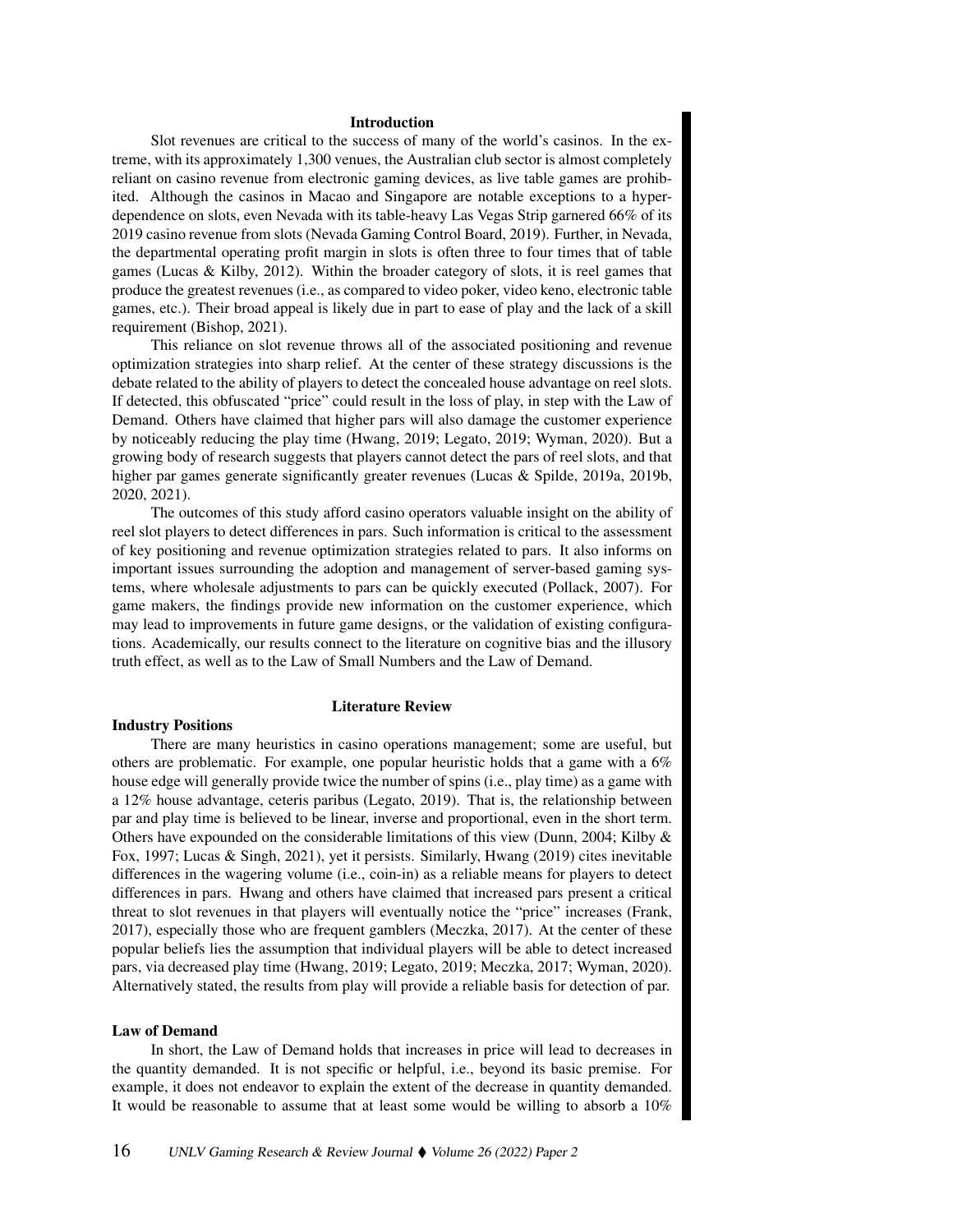decline in quantity demanded, following a 25% increase in price. This would result in a 12.5% increase in sales, ceteris paribus.

The Law of Demand also does not address the relationship between price and quantity demanded when price must be inferred, rather than expressly marked. This introduces the unique condition surrounding the reel slot player. If we assume that these players can detect changes in unmarked price, they may very well be subject to the Law of Demand. But what if they cannot? Hwang (2019) freely assumes the former when invoking the Law of Demand in his argument for "price" detection. As variance has been shown to have a profound effect on play time for reel slot players (Lucas & Singh, 2008; Lucas et al., 2007), it may become increasingly difficult to detect a difference in the pars of games when the variance in the outcome distribution is increased. One way for slot players to increase this variance is to deviate from the practice of a constant wager on each spin.

## Cognitive Bias

The literature establishes the practice of gamblers varying their wagers by way of research on the presence of cognitive bias (Croson & Sundali, 2005; Sundali & Croson, 2006). These researchers observed wagering behavior consistent with the following forms of bias: gambler's fallacy, hot hand, hot outcome and stock-of-luck. All of these behaviors were observed from surveillance video recorded in a live casino environment, involving own-money wagering. This footage revealed a clear prevalence toward one or more forms of bias in wagering behavior.

The practice of varying the wager in an attempt to gain an advantage can be linked to each of the previously listed forms of bias (Sundali  $& Croson, 2006$ ). For example, consider the gambler who observes the roulette ball settling in a black pocket on five consecutive spins. If this gambler succumbs to the gambler's fallacy she will assume that the probability of the ball landing in a red pocket is increased on the sixth/next spin. This incorrect assumption provides a compelling incentive to increase her wager on red.

In the field, other researchers have corroborated Sundali and Croson (2006) by observing the presence of wagering bias in over half of a 47-subject sample of blackjack players (Keren & Wagenaar, 1985). These players were found to vary their wagers based on the outcome of previous hands. Another lab study found subjects to vary their wagers based on the prior outcomes of a simulated blackjack game (Chau & Phillips, 1995). Specifically, the subjects wagered more after a string of winning wagers than after a spate of losing bets; thus, deviating from the pattern of a constant wager. Croson and Sundali (2005) observed a similar behavior in the field. They found that roulette players who won on a previous spin made more of the same type of bets on the ensuing spin, as compared to those who lost on the previous spin. To the contrary, Leopard (1978) found subjects in her lab study took more risk after losing than winning, over a series of gambling outcomes. She concluded that subjects who lost were taking more risk in an effort to recover their losses.

The previously reviewed research in the area of cognitive bias establishes the prevalence of wagering bias in both the lab and the field, and that it is directly associated with gamblers varying their bets within a single session of play. One aim of this paper is to see how this type of behavior (i.e., varying wagers) impacts the ability of gamblers to detect differences in pars, based solely on their results.

#### Law of Small Numbers

Tversky and Kahneman's (1971) Law of Small Numbers serves to connect the mechanisms of cognitive bias to the underlying distributions of the pay tables that are common to the high-variance, modern slot machine. First, Singh et al. (2013) describe the unusual nature of these pay table outcome distributions, noting the presence and impact of the high-variance structures. Such designs are ideal for producing small samples that are not representative of population parameters such as par (i.e., the mean). The Law of Small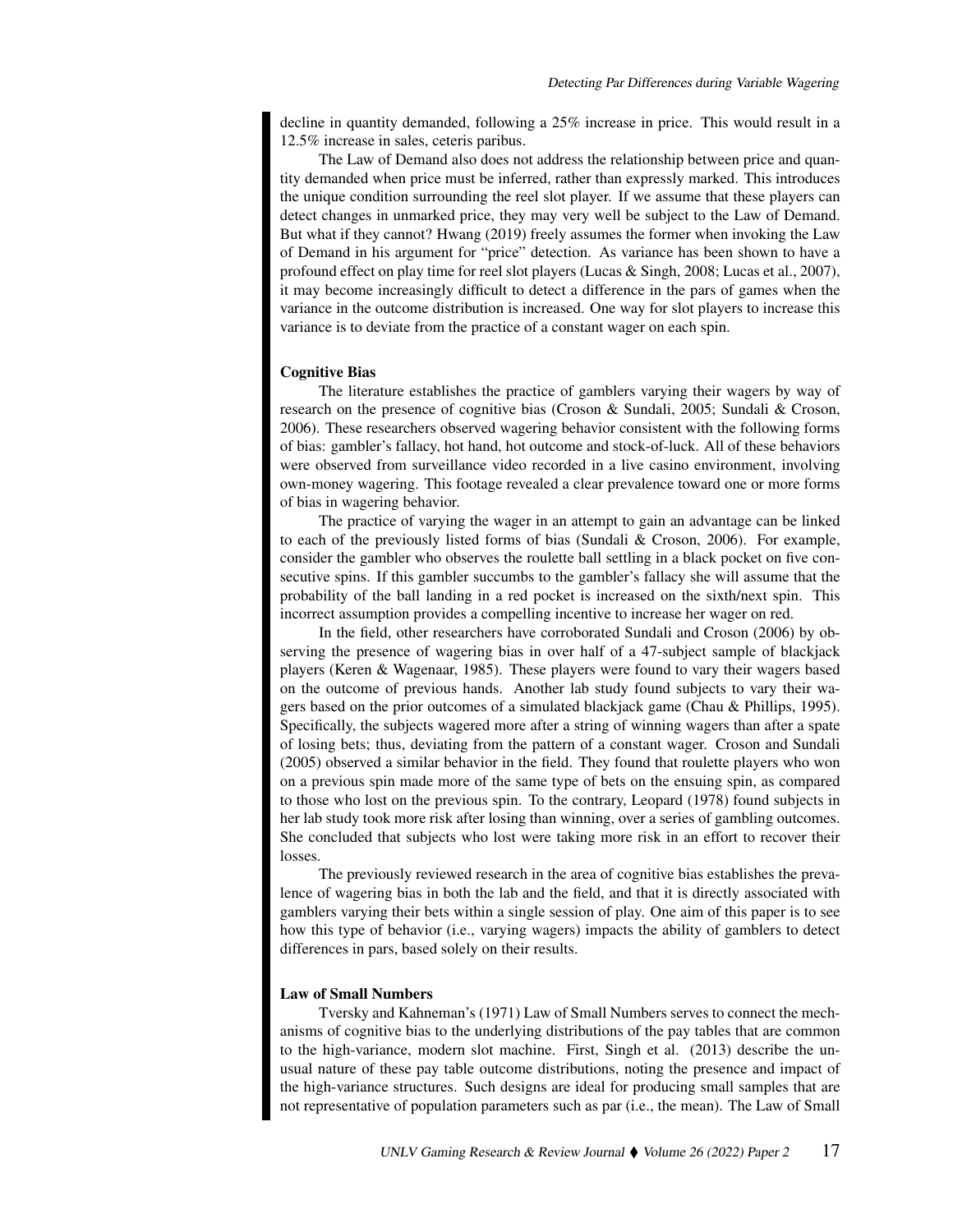Numbers is predicated on something its authors referred to as the representation hypothesis. In short, this describes our human tendency to rely on strongly-held yet incorrect conclusions about chance events.

Tversky and Kahneman (1971) demonstrated our willingness to assume that the results of inadequate/small samples are reflective of population parameters. Additionally, they established our tendency to conclude that all sequences of random outcomes are valid proxies for the true population parameters. This occurs even when sample sizes are demonstrably inadequate for drawing such conclusions. Further, they demonstrated that when a series of random outcomes does not resemble a known population parameter, it is expected to quickly self correct. This belief underlies the root source of behavioral phenomena such as the gambler's fallacy and hot outcome bias. Others have argued that it also lies beneath the hot hand and stock-of-luck biases (Gilovich, Vallone & Tversky, 1985).

In summary, we have a device prone to produce samples that are not reflective of the game's long-run design, combined with a human tendency to draw inaccurate and poorly founded conclusions about the representativeness of the results. In addition, the presence of cognitive bias would further complicate the detection of unmarked pars by introducing variable betting behavior. This behavior only increases the already formidable amount of variance in the outcome distribution, greatly increasing the difficulty of identifying a difference in pars.

#### Pay Table Studies

A review of the academic literature reveals three components of a slot machine's pay table with the potential to influence a gambler's play time. The first is hit frequency, followed by variance (a.k.a. volatility) and the house advantage (a.k.a. par). Hit frequency is defined as the percentage of spins that are expected to result in a payout of at least one credit. Based on the results of multiple simulations, Kilby and Fox (1997) found no evidence of a monotonic relationship between hit frequency and spins per losing player (i.e., SPLP). Notable contributions of this work included a focus on losing players, as winning players were assumed to be satisfied. That is, losing players are the ones most likely to draw on alternative notions of gaming value such as play time (a.k.a. time on device). Additionally, these simulations employed session-level play constraints such as a fixed beginning bankroll, a constant wager, and termination criteria that were reflective of actual play (e.g., quit after bankruptcy, or doubling the beginning bankroll).

Based on unusual patterns in the results of Kilby and Fox (1997), additional simulation studies were conducted by other researchers. Lucas, Singh and Gewali (2007) followed with simulations that held par constant across six different reel slot pay tables, while varying the amount of pay table variance. They found that spins per losing player (SPLP) consistently decreased with increases in the variance, i.e., a monotonic relationship emerged. Based on this finding, Lucas and Singh (2008) sought to test the veracity/limits of a popular industry heuristic, i.e., lower pars necessarily result in increased play time. Their simulations failed to support this notion. In fact, they demonstrated the opposite effect by manipulating the pay table variance. That is, the game with the greatest house edge produced the greatest session-level SPLP, due its low pay table variance. The game with the lowest par produced the least SPLP, because it featured the greatest amount of variance.

Harrigan and Dixon (2010) simulated play on reel slots with a 2% par and a 15% par. Initially, they identified a significant difference in the mean number of spins, in favor of the 2% game. In part, this result was an artifact of the simulation parameters. Specifically, all virtual gamblers played until bankrupt, i.e., no gambler was permitted to finish as a winner. Therefore, all top-award jackpots were required to be wagered until lost. This engagement protocol contributed to the significant difference in mean total spins by creating impactful outliers. The authors thoughtfully noted that the significant difference was absent when comparing the median number of spins.

Lucas and Singh (2011) sought to isolate the effect of par on an individual player's results, on a single visit, and over time. To do so, they created multiple pay tables with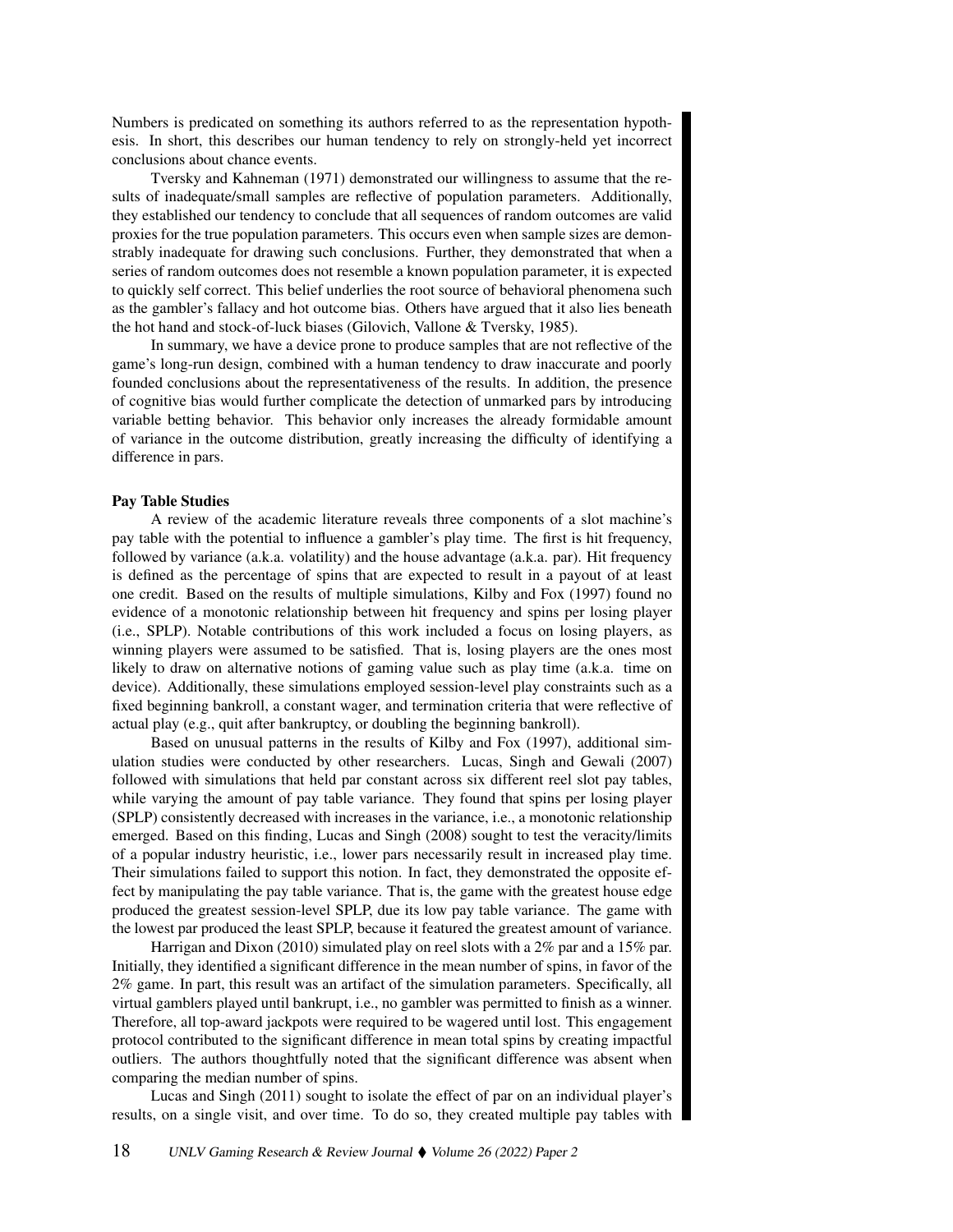identical amounts of pay table variance, but different pars. In short, the results of their simulations failed to support the idea that players could to detect differences in the pars of otherwise identical games, even over decades of regular/frequent play. Moreover, their results indicated that it wasn't so much that players could not detect a difference, but rather there was no difference to detect. But their simulations featured a constant/equivalent wager and fixed number of spins on each game, as the aim of their study was not to measure the number of spins produced by games with different pars. Lucas and Singh (2021) produced similar results after removing the fixed number of spins constraint, but their simulations retained the constant wager assumption.

Dixon et al. (2013) conducted a lab study whereby gamblers played equal-appearing games with different pars (i.e., 2% vs. 15%). Subjects made constant wagers on both games, over a fixed number of spins on each one. These equal-play sessions were repeated over several weeks. Seven subjects completed the experiment, all of whom correctly identified the low-par game. It is worth noting that aside from Harrigan and Dixon (2010), the par gap of 13 percentage points represents the greatest true difference of any extant comparison. This holds for simulation, lab, and field studies.

A series of field studies were conducted to determine the ability of players to detect differences in the pars of otherwise identical games (Lucas & Spilde, 2019a, 2019b, 2020, 2021). One advantage of these quasi-experimental designs was the ability to gather results from players engaging in own-money wagering within a live gaming environment. In spite of differences as great 11 percentage points (i.e., a 4% game vs. a 15% game), the highpar games consistently outperformed their paired low-par counterparts. Nearly all of these experiments were conducted over periods of time ranging from six to twelve months, in casinos that were heavily reliant on a clientele of frequent gamblers. That is, regular players were afforded ample time to discover a difference in the pars. The results supported the ideas that increasing pars can significantly increase revenues, and that players are either not sensitive to differences in pars, or they cannot detect the differences. The latter two conclusions were based on the absence of play migration. Specifically, the observed differences in game-level revenue failed to dissipate over time, indicating that the frequently-visiting clientele was not responding to the egregious "price" shocks in a rational manner.

#### **Hypothesis**

All of the simulation and lab studies reviewed herein have featured a constant wager, due to the respective aims of the researchers; yet, we know from the cognitive bias literature that this wagering behavior is not likely. To the best of our knowledge, no one has allowed the wager to vary within a simulation of play on games with different pars. Doing so will present the challenge of detecting a difference in pars under conditions more reflective of actual gambling behavior. Additionally, the results will allow for valuable and insightful comparisons against the outcomes of extant fixed-wagering simulations. In step with these aims, the following hypothesis was advanced:

$$
H_0: \mu_{1ij}-\mu_{2ij}=0.
$$

Consistent with the approach of prior researchers (Kilby  $\&$  Fox, 1997; Lucas et al., 2007; Lucas & Singh, 2008), only the outcomes of losing players will be tested. Within the null hypothesis,  $\mu_{1ij}$  indicates the mean number of spins produced by a game with par 1, over *i* play sessions, under *j* wagering conditions. The  $\mu_{2i}$  term reflects the same, but the outcomes are produced from a game with par 2 (i.e., where par  $1 \neq$  par 2). Details related to the variable wagering parameters are forthcoming in the Methodology Section.

#### Methodology

Proxies of actual games were created to simulate play on slot machines with different pars. The revised pay tables were modified versions of actual licensed pay tables. The modifications allowed for comparison of more precise pars gaps, while attempting to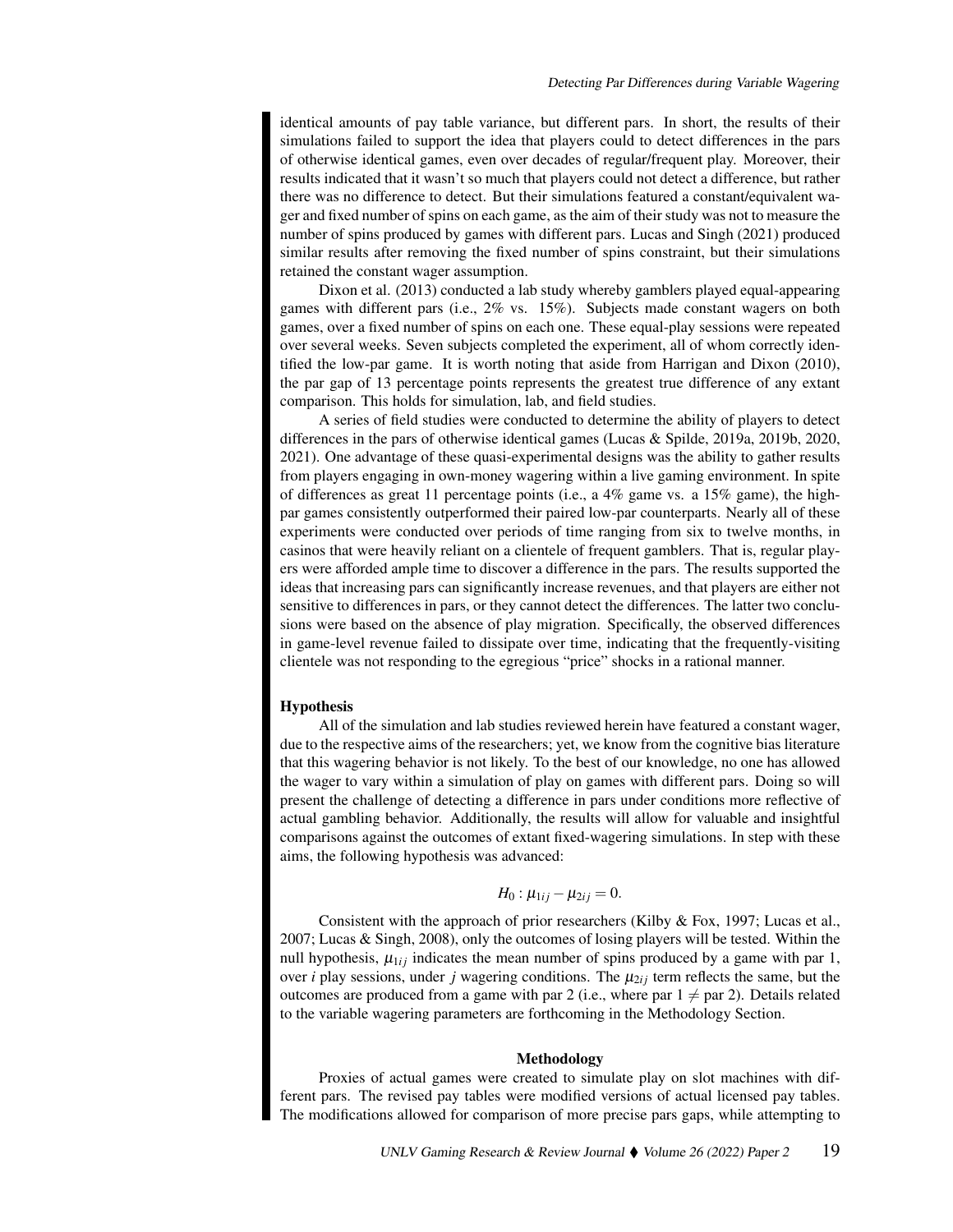maintain the fundamental structure of the actual games. The pay table data are shown in Table [1.](#page-5-0)

# <span id="page-5-0"></span>Table 1 *Pay Table Data*

|            |                | 10% Par ( $\sigma$ = 17.82) |                |  |
|------------|----------------|-----------------------------|----------------|--|
| p(Event)   | Pays           | p(Event)                    | Pays           |  |
| 0.00001017 | 4000           | 0.00001017                  | 4000           |  |
| 0.00043741 | 500            | 0.00043741                  | 500            |  |
| 0.00045436 | 400            | 0.00045436                  | 300            |  |
| 0.00127095 | 12             | 0.00127095                  | 10             |  |
| 0.00115095 | 10             | 0.00115095                  | 8              |  |
| 0.00230809 | 6              | 0.00230809                  | 6              |  |
| 0.00263227 | 5              | 0.00263227                  | 5              |  |
| 0.00153534 | 3              | 0.00153534                  | 3              |  |
| 0.00476218 | 20             | 0.00476218                  | 20             |  |
| 0.00293704 | 16             | 0.00293704                  | 16             |  |
| 0.00817326 | 15             | 0.00817326                  | 15             |  |
| 0.09257128 | $\mathfrak{D}$ | 0.09257128                  | $\mathfrak{D}$ |  |
| 0.88134432 | 0              | 0.88134432                  | 0              |  |
|            |                | 5% Par ( $\sigma$ = 18.69)  |                |  |

Note: Pay tables as shown in Lucas and Singh (2021).

"E" represents Event, "FS" represents Free Spin, and

"B"represents Bonus.

The design of the simulations mirrored that employed by Lucas and Singh (2021), differing with respect to the constant wager constraint. The current simulations included variable wagering behavior, based on the records of reel slot play from a live gaming environment. This insight was made possible via proprietary information provided by a Nevada casino operator with a heavy reliance on frequent/repeat gamblers. For purposes of the simulations, it was critical to understand (1) the ratio of the average bet to the starting bankroll; and (2) the general extent to which the bets varied across spins. The process of expressing these two items is unpacked in the following two paragraphs.

As the actual visit-level bankroll of players is generally fluid and cannot be precisely known, the observed actual loss served as the most accurate proxy. For example, players may enter the casino with an intended bankroll of \$50, but outcomes such as quicker-thanexpected losses or big wins can alter their original intentions. Therefore, the average actual loss serves as the best available representation of a visit-level bankroll. Further, the focus of this study is on losing players, adding to the utility of this particular bankroll proxy. The casino's data indicated that the average bet on a reel slot was 2% of the average loss per day, per player. This ratio was identical to one of the scenarios simulated in Lucas and Singh (2021), i.e., the simulations featuring a 50-credit bankroll and a constant wager of one credit. As a result, the outcomes of the current simulations will provide revealing points of comparison, while also reflecting realistic bankroll and wagering parameters.

The operator's wagering data also indicated an elevated standard deviation in the bet per spin, indicating positive skewness in the distribution. This is an expected artifact of the reel slot design, as forced minimum wagers create a floor in the distribution, while the maximum wager per spin is far less restricted. Regarding the latter, there is a generous and intentional capacity for greater wagers created by the combination of (1) the considerable number of allowable betting lines; and (2) the permissible number of credits wagered per line. To reflect the observed skewness in the wagering behavior, we employed the following the simulation parameters: (1) a  $20\%$  chance of a wager at 50% of the average bet; (2) a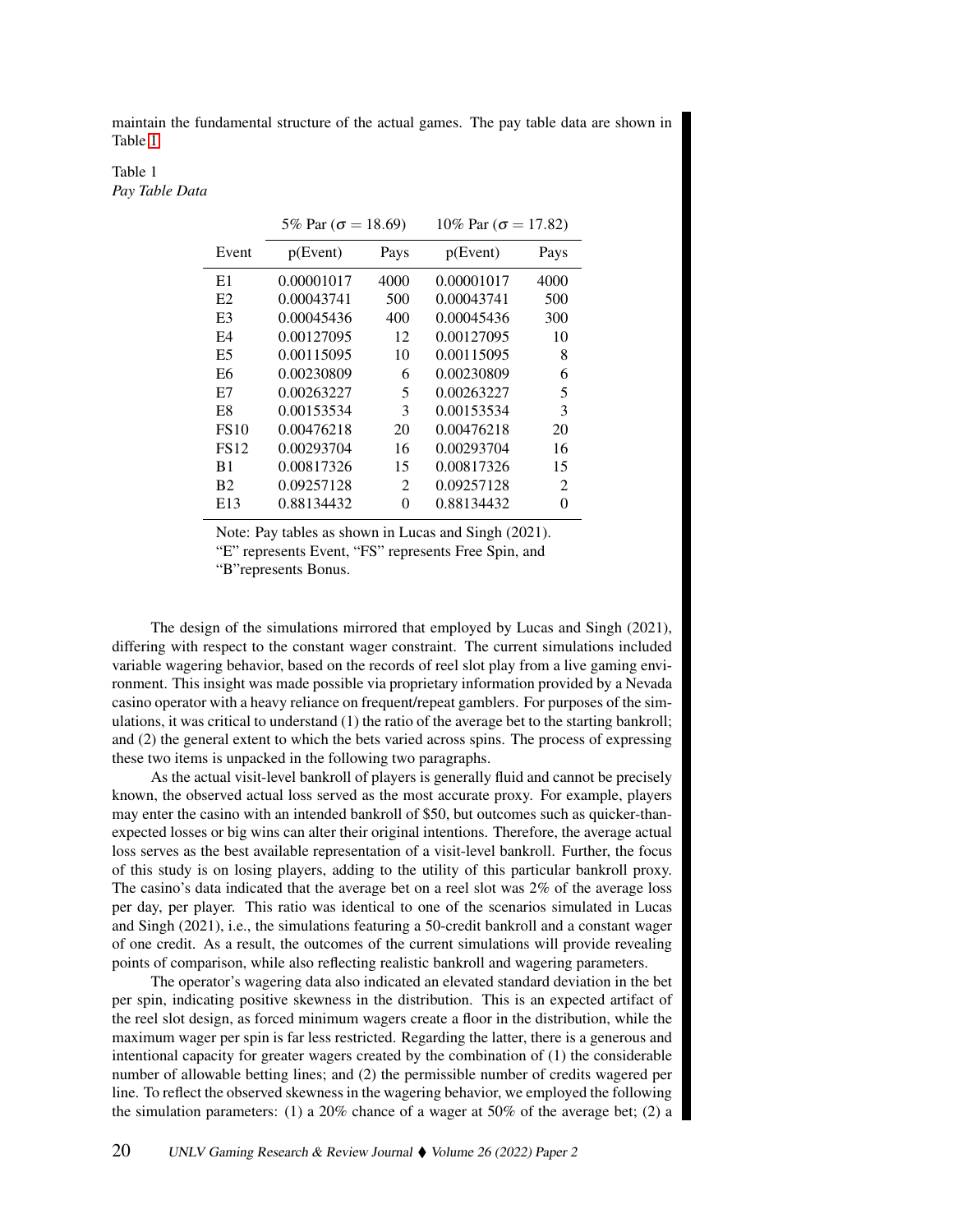60% chance of an average bet; (3) a 10% chance of a wager at 150% of the average bet; and (4) a 10% chance of a wager at 200% of the average bet. This distribution of wagers was clearly influenced by the low-denomination, multi-line games that dominated the slot floor of the donor casino. Still, such a distribution would be generally applicable to most slot floors in markets with a heavy reliance on a repeat clientele.

The previously described constraints reflect a somewhat conservative representation of the observed variance in the wagering behavior of reel slot players. The precise behavior could certainly vary by market and market segment, but the larger point of the simulations is to demonstrate the general impact of variable wagering on the results produced by individual gamblers. This will further inform operators as to the capacity of losing players to detect differences in the pars of games, based solely on the number of spins. Alternatively stated, it will provide insight on the relationship between par and play time, under wagering behavior generally reflective of actual gamblers.

For purposes of comparison against the results produced via a constant wager, our simulations followed the design from Lucas and Singh (2021). Rather than review the details of their design here, we offer the following example of one scenario. Virtual players begin with 50 credits and play until they either triple their credit balance or lose it all. This protocol is applied to each of two games with different pars, producing n spins on each game. This is considered to be one visit, within the quasi-experimental design. Each virtual gambler continues play according to these parameters for a total of 150 visits, i.e., the equivalent of 3 visits per week for 50 weeks. At the end of the 150 visits, a *t* test is performed on the number of visit-level spins produced by each game, but only the losing visits on each game are eligible for inclusion. For example, there may be 122 losing sessions on Game A and 120 losing sessions on Game B. This entire process is repeated 100 times, for a total of 100 *t* test results.

Aside from the variable betting component, the simulation design was identical to the one from Lucas and Singh (2021). There was also one difference in the engagement parameters, i.e., the scenarios featuring the 200-credit buy in with a one credit average bet were not replicated. The wagering data supplied by the Nevada casino operator indicated that this bet-to-buy in ratio (1:200, or 0.005) was not generally reflective of actual gaming behavior.

As for the start/stop criteria, the simulations terminated a player's gambling session after reaching bankruptcy or doubling the initial bankroll. A second set of simulations stopped play after reaching bankruptcy or tripling the initial bankroll. These criteria were based on input from multiple slot mangers operating in repeater markets. Additionally, these start/stop parameters were consistent with those implied by previous researchers (see Kilby & Fox, 1997; Lucas & Singh, 2008, 2021; Lucas et al., 2007)

Like Lucas and Singh (2021), the null was tested via two-tailed, independent samples *t* tests with the unequal variance assumption in place. All two-tailed hypothesis tests were conducted at 0.05 alpha, but a Bonferroni Correction was necessary due to 100 repeated tests of the null. This adjustment reduced alpha to 0.0005 (i.e.,  $0.05 \div 100$ ). Because only losing visits were included in the *t* tests, it resulted in an unbalanced design. Use of the unequal variance assumption was based on the recommendation in Welch (1947), with McDonald (2014) noting the efficacy of Welch's test in an unbalanced design.

## Results

Table [2](#page-7-0) provides summary-level statistics for 100 replications of each simulated scenario of play. For example, consider the simulation scenario labeled "50/0/100" at the 150-visit level. In this case, a player would engage each of the two games according to the prescribed engagement parameters, over 150 visits to the casino. This play scenario would be repeated 100 times, resulting in 1,500 sessions on each of two games. Table [2](#page-7-0) reports the descriptive statistics for each game, based on the outcomes from these 1,500 sessions. For instance, the mean number of SPLP on the 5.0% game was 134, over 1,500 sessions,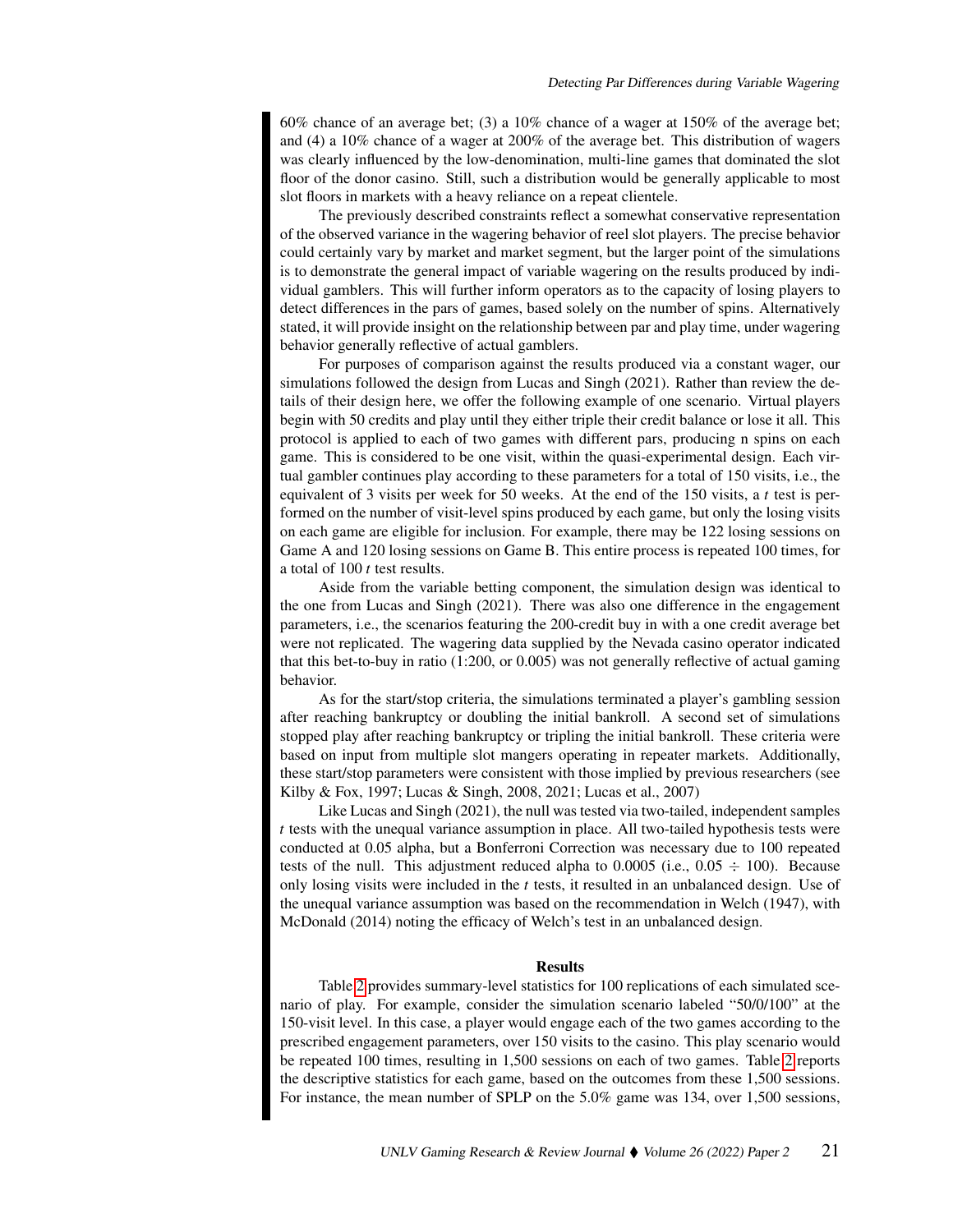while the mean SPLP for the 10.0% game was 124. The far-right column of Table [2](#page-7-0) reports the percentage of those 1,500 sessions that resulted in bankruptcy. For the 5.0% game, 84.5% of the 1,500 sessions resulted in the player losing the entire 50-credit buy in, with that percentage increasing to 87.2% for the 10.0% game.

# <span id="page-7-0"></span>Table 2 *Descriptive statistics: Results of 100 replications of each simulated scenario.*

Spins per losing player  $(SPLP)^1$ 

| Simulation            | # of          |       |      |        |          |      |       | $%$ of Losing       |
|-----------------------|---------------|-------|------|--------|----------|------|-------|---------------------|
| Scenario <sup>2</sup> | <b>Visits</b> | Par   | Mean | Median | St. Dev. | Min. | Max.  | Visits <sup>3</sup> |
| 50/0/100:             | 50            | 5.0%  | 133  | 110    | 77       | 50   | 856   | 84.2                |
|                       |               | 10.0% | 124  | 103    | 67       | 50   | 655   | 86.7                |
| 50/0/100:             | 100           | 5.0%  | 134  | 110    | 78       | 50   | 684   | 84.7                |
|                       |               | 10.0% | 124  | 104    | 67       | 50   | 782   | 87.2                |
| 50/0/100:             | 150           | 5.0%  | 134  | 110    | 78       | 50   | 780   | 84.5                |
|                       |               | 10.0% | 124  | 104    | 67       | 50   | 685   | 87.2                |
| 50/0/100:             | 200           | 5.0%  | 134  | 111    | 78       | 50   | 900   | 84.5                |
|                       |               | 10.0% | 125  | 104    | 68       | 50   | 672   | 87.2                |
| 50/0/150:             | 50            | 5.0%  | 142  | 111    | 93       | 50   | 872   | 87.7                |
|                       |               | 10.0% | 128  | 106    | 76       | 50   | 1,016 | 89.1                |
| 50/0/150:             | 100           | 5.0%  | 145  | 114    | 96       | 50   | 971   | 87.4                |
|                       |               | 10.0% | 130  | 105    | 77       | 50   | 1,164 | 88.7                |
| 50/0/150:             | 150           | 5.0%  | 145  | 114    | 98       | 50   | 1,464 | 87.7                |
|                       |               | 10.0% | 129  | 106    | 76       | 50   | 820   | 89.1                |
| 50/0/150:             | 200           | 5.0%  | 144  | 113    | 98       | 50   | 1,291 | 87.8                |
|                       |               | 10.0% | 129  | 106    | 76       | 50   | 937   | 89.4                |
| 100/0/200:            | 50            | 5.0%  | 291  | 256    | 137      | 105  | 1,217 | 78.5                |
|                       |               | 10.0% | 260  | 232    | 112      | 106  | 998   | 80.1                |
| 100/0/200:            | 100           | 5.0%  | 290  | 252    | 138      | 106  | 1,350 | 77.1                |
|                       |               | 10.0% | 262  | 232    | 115      | 100  | 1,265 | 80.3                |
| 100/0/200:            | 150           | 5.0%  | 290  | 255    | 139      | 105  | 1,708 | 77.1                |
|                       |               | 10.0% | 261  | 233    | 112      | 106  | 1,196 | 79.4                |
| 100/0/200:            | 200           | 5.0%  | 290  | 252    | 141      | 105  | 1,799 | 77.2                |
|                       |               | 10.0% | 259  | 231    | 111      | 105  | 1,212 | 79.7                |
| 100/0/300:            | 50            | 5.0%  | 303  | 258    | 164      | 107  | 1,590 | 78.2                |
|                       |               | 10.0% | 270  | 235    | 137      | 105  | 1,707 | 81.7                |
| 100/0/300:            | 100           | 5.0%  | 302  | 256    | 165      | 105  | 1,575 | 78.5                |
|                       |               | 10.0% | 267  | 234    | 129      | 105  | 1,450 | 80.6                |
| 100/0/300:            | 150           | 5.0%  | 301  | 256    | 163      | 107  | 1,940 | 79.3                |
|                       |               | 10.0% | 267  | 232    | 132      | 110  | 1,715 | 81.3                |
| 100/0/300:            | 200           | 5.0%  | 304  | 257    | 171      | 107  | 2,124 | 78.8                |
|                       |               | 10.0% | 268  | 233    | 131      | 105  | 1.576 | 81.3                |

Notes: <sup>1</sup> All five SPLP statistics are expressed in terms of outcomes produced at the session grain. <sup>2</sup> The first number represents the starting bankroll (i.e., number of credits), the second number represents bankruptcy stop condition, and the third number represents credit value (i.e., winning) stop condition.  $3$  Percentage of losing visits per *n* number of visits, where *n* equals 50, 100, 150 & 200 (all repeated 100 times). The table structure was adapted from Lucas and Singh (2021) to facilitate a direct comparison of results.

Staying with the previous example, it is important to note that the statistics reported in Table [2](#page-7-0) would require a player to visit the casino three times per week for 50 weeks a year, for 100 years. Additionally, s/he would need to play both games on each visit. Given that each of the listed simulation scenarios was repeated 100 times, it was not practical to provide descriptive statistics at the level of the *t* test (i.e., the unit of analysis). No individual player would be likely to ever see a summary of this many outcomes. Also, it's important to point out that just because the mean SPLP is generally greater for the 5.0% game in Table [2,](#page-7-0) it is possible if not quite likely that the 10.0% game produced the greater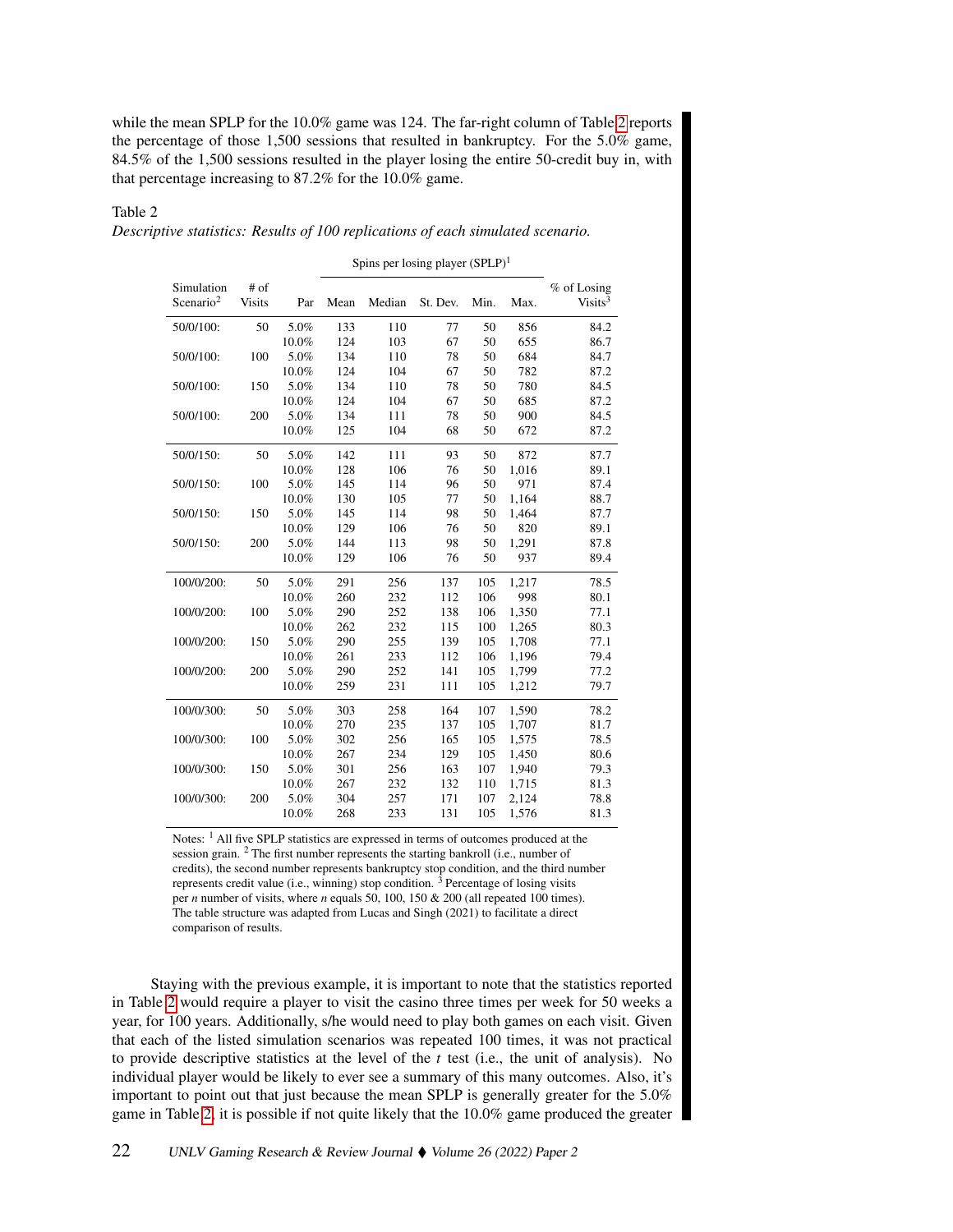SPLP in several of the 100 "years" of play. This conclusion is based on the magnitude of the standard deviations relative to the difference in the mean SPLPs. Notwithstanding this caveat, the mean, median, and standard deviation of the SPLP was greater for the 5.0% game in every comparison.

Table [3](#page-8-0) contains the results of the formal hypothesis tests. There was an average of 0.9 rejections of the null across the 16 simulation scenarios. This was down from the 4.2 rejections produced by Lucas and Singh (2021), i.e., with play simulated on the same two pay tables, under the same simulation scenarios. The reduction in the global rejection rate (i.e., from 4.2% to 0.9%) was likely due to increases in the outcome distribution's variance, resulting from the variable betting protocol. The far right column of Table [3](#page-8-0) was included to facilitate the comparison of the variable wagering results against those produced by a constant wager on the same two games, under the same player engagement protocol. This comparison demonstrates a clear reduction in the number of rejected nulls in each of the four sections (i.e., 50/0/100; 50/0/150; 100/0/200; and 100/0/300).

#### <span id="page-8-0"></span>Table 3

| Buy In<br>(in credits) | Sim. Stop<br>Criteria | # of Visits<br>to the Casino |               | # of Rejected<br>Nulls (out |
|------------------------|-----------------------|------------------------------|---------------|-----------------------------|
| on each of 2           | (in Credits)          | by the Player                | # of Rejected | of 100 tests                |
| Games, on              | for Play on           | (for Play on                 | Nulls (out    | in Lucas $\&$               |
| each Visit             | each Game             | both Games)                  | of 100 tests) | Singh)                      |
|                        |                       |                              |               |                             |
| 50                     | 0 or 100              | 50                           | 1             | $\Omega$                    |
| 50                     | 0 or 100              | 100                          | 0             | 0                           |
| 50                     | 0 or 100              | 150                          |               | 3                           |
| 50                     | 0 or 100              | 200                          | $\Omega$      |                             |
| 50                     | 0 or 150              | 50                           | $\Omega$      | 1                           |
| 50                     | 0 or 150              | 100                          |               | 1                           |
| 50                     | 0 or 150              | 150                          |               | $\overline{c}$              |
| 50                     | 0 or 150              | 200                          | 1             | 3                           |
| 100                    | 0 or 200              | 50                           | 0             | 1                           |
| 100                    | 0 or 200              | 100                          | 2             | 6                           |
| 100                    | 0 or 200              | 150                          | 0             | 9                           |
| 100                    | 0 or 200              | <b>200</b>                   | 6             | 17                          |
| 100                    | 0 or 300              | 50                           | 1             | 0                           |
| 100                    | 0 or 300              | 100                          | 0             | 5                           |
| 100                    | 0 or 300              | 150                          | 0             | 7                           |
| 100                    | 0 or 300              | 200                          | 1             | 11                          |

*Summary of Null Hypothesis Test Results for Losing Players. SPLP: 5.0% Par vs. 10.0% Par*

Note: Table structure adapted from Lucas and Singh (2021) to facilitate a direct comparison of results.

## **Discussion**

The Table [3](#page-8-0) results can be interpreted by way of the following example. In the third line, only one of 100 players rejected the null hypothesis. That result comes from each of 100 gamblers playing both games on 150 visits. The outcomes (i.e., SPLP) from each of those games were used to test the null hypothesis. That is, after 150 sessions on each of two games, each of the 100 players employed the results from their losing sessions to test the null. Again, there was only one rejection. Therefore, the entries in the column labeled "# of Rejected Nulls (out of 100 tests)" can be used to compute empirical  $p$  values (e.g.,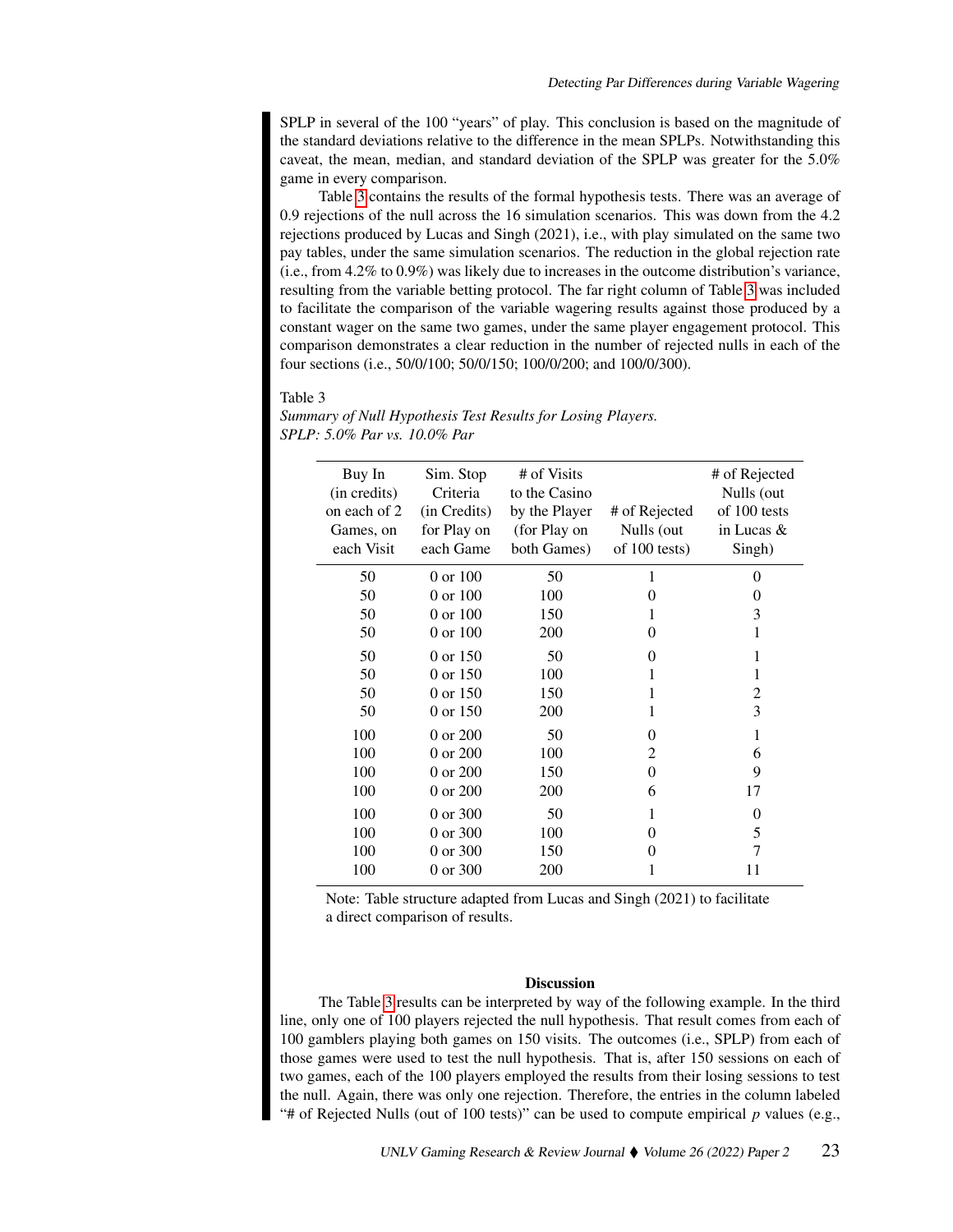$(100-1)/100 = 0.99$ ).

Staying with Table [3,](#page-8-0) only one scenario produced more than 2 rejections, with six players rejecting the null in the scenario defined as 100/0/200, 200 visits. Even at six rejections, the resulting empirical *p* value was 0.94. Of course, with a sample size of 200 visits, rejection becomes more likely. Still, across all of the simulated scenarios, it would be difficult to conclude that the players would be able to detect the considerable difference in pars solely from the outcomes of their play.

Alternatively, the Table [3](#page-8-0) results could be interpreted as 100 annual tests of the null hypothesis, after n visits by a single player. That is, the result expressed in the third line of Table [3](#page-8-0) also represents a single rejection over 100 consecutive annual tests, with each one comprised of 150 visits per year. Of course, it is not likely that any actual gambler would live long enough to produce a body of such results. Still, the outcomes provide insight regarding the informational wherewithal of gamblers to detect differences in pars over time. This is a concern advanced in Meczka (2017).

Lucas and Singh (2008, 2011, 2021) demonstrated the limitations associated with the idea that lower pars necessarily result in significant differences in play time. The results of the current study extended our understanding of the relationship between par and play time, by removing the constant wager assumption featured in those three studies. The variablebetting protocol added to the variance in the outcome distribution, which generally reduced the number of rejected nulls, i.e., in comparison to the rates observed by Lucas and Singh (2021).

With the variable betting assumption more accurately portraying the behavior of actual gamblers, it may help explain the field study results observed by Lucas and Spilde (2019a, 2019b, 2020, 2021). Specifically, variable betting behavior would increase the variance in the outcome distribution and, in turn, increase the difficulty in detecting a difference in the pars of otherwise identical games. In part, this could have allowed the high-par games to consistently outperform their paired, low-par counterparts. Additionally, variable betting likely contributed to the lack of observed play migration, in spite of the substantial increases in the pars of their paired games.

Our results contrasted those from Harrigan and Dixon (2010), in terms of producing significant differences in the mean number of spins. Potential reasons for the difference included their use of a constant wager, the 13 percentage-point gap in their pars, and the requirement for all gamblers to wager until bankrupt (i.e., no winners were permitted). Dixon et al. (2013) also produced outcomes different from ours, with respect to detecting differences in pars. Like Harrigan and Dixon, they examined games with a 13-point par gap and imposed a constant-wager requirement. Additionally, their lab experiment included a fixed number of spins on each game, rather than imposing variable stop parameters.

Regarding the Law of Demand, the results of the simulations suggested that players would likely not be able to detect an increase in the obfuscated "price" (par) based solely on their outcomes. The ability to do so is the cornerstone of Hwang's (2019) contention that noticeable differences in the wagering volume (i.e., coin-in) would occur on games with different pars. Further, he warned that the resulting decline in play time would signal a price increase, resulting in decreased casino patronage/revenue. It is important to note here that he was using coin-in as a proxy for play time, which is equivalent to using spins, ceteris paribus. Hwang's concern for consequences stemming from the Law of Demand were not supported by our study, due to a lack of significant differences in the outcomes produced on games with different "prices."

## Managerial Implications

While industry concern for the ability of players to detect differences in the concealed pars of reel slots is well established, it may be based in part on subscription to the Law of Small Numbers. As seen from the results of this study and several others, outcomes produced by individual players are not sufficient to discriminate between even consider-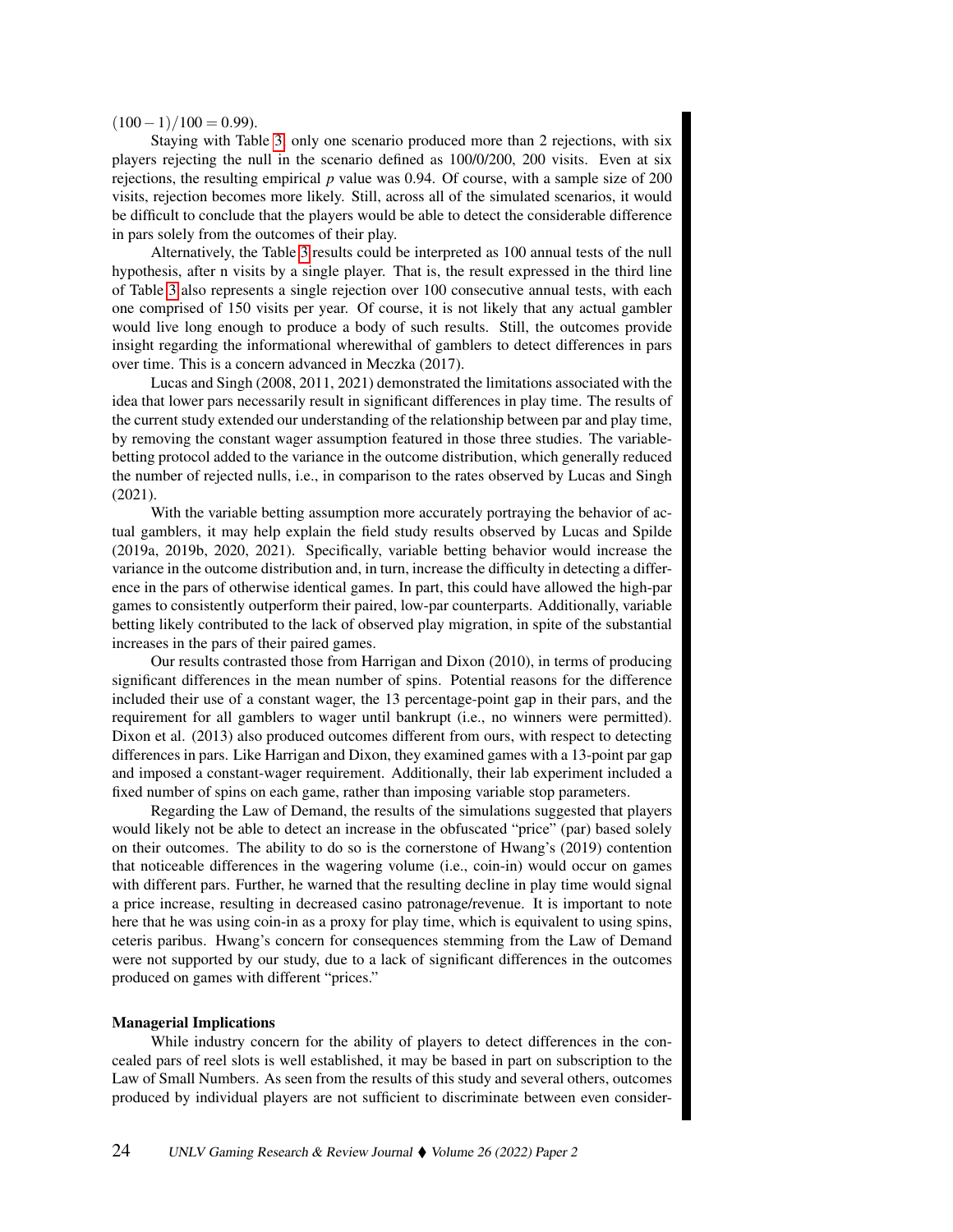able differences in pars. This is because these small samples are not representative of the population parameter known as par (i.e., the mean).

Based on our results, we hope that managers will consider that the relationship between par and play time is not necessarily linear, inverse and proportional. Specifically, a 4% game will likely not provide an individual player twice the spins as an 8% game, ceteris paribus. The small samples produced by individual players simply do not allow for this long-term, highly aggregated relationship to manifest. Factors such as variable betting behavior, the amount of pay table variance, and the failure of players to record and test outcomes would all contribute to the difficulty of detecting differences in pars.

It may be helpful to consider the reality of imposing the simulation requirements on an actual player, when attempting to understand the challenge of detecting differences in pars. For example, the player would need to play both games the same number of times over the course of a full year. This player would have to strictly adhere to the prescribed buy-in, betting, and termination criteria. All session-level outcomes would need to be recorded for each game. The appropriate statistical procedure would need to be employed to test for a difference in means. Any deviation or failure to comply with these terms would render the test inaccurate. When all of this is considered, it seems unlikely that players could detect such differences by way of casual observation, yet this view endures.

If operators were to consider an explanation contrary to the inveterate wisdom of the industry, revenue gains could be possible if not likely. There is a cost to a misplaced fear of par detection, in the form of less-than-optimal revenues. A battery of research results suggests that the customer experience (e.g., play time) is not affected by par in the manner described in the prevailing view. A first step in moving toward optimizing slot revenue is overcoming the fear of "price" detection, where par serves as a proxy for price. This transition would open the door to a new way of thinking, potentially leading toward noticeable gains in revenue performance, and even decreasing negative disconfirmation with the gaming experience. For example, the numerous Nevada billboards proclaiming the availability of loose slots suggest that a player's bankroll will last longer at the advertised casino. But what happens when it does not? And by the way, it likely will not. Such an experience would negatively disconfirm the player's expectation and undermine the trust construct — a condition central to customer loyalty.

Par detection is also an important issue for the adoption and management of serverbased gaming and mobile gaming systems (Pollack, 2007). This technology allows operators to readily increase or decrease the pars of reel slots. Should the fear of "price" sensitivity prevent them from doing so, they may not be able to optimize revenue during peak business periods (i.e., weekends, holidays, special events, etc.). Due the relative ease of changing pars in the server-based model, an accurate understanding of the associated impacts will be a critical element of any optimization strategy.

# Illusory Truth Effect

There remains a considerable space between the industry positions on this topic and the results of this study as well as those from several others, featuring a variety of methodologies and designs. Given this collection of robust results from the academic literature, it is reasonable to consider the presence of the illusory truth effect. This may in part explain the staying power of these industry arguments.

While this paper does not offer a direct test of the illusory truth effect, it can be helpful in explaining the resistance to the results of this work and those of prior researchers. As it applies to this study, the illusory truth effect describes a behavioral phenomenon whereby validity judgments of statements increase when a statement is repeated multiple times, even when that statement is false. Hasher, Goldstein and Toppino (1977) first demonstrated this effect by exposing subjects to plausible yet false statements. This may explain why a considerable number of studies have shown that reel slot players either cannot detect par, do not have the results-based wherewithal to detect par, or are unusually insensitive to increases in par (e.g., Lucas & Singh, 2011, 2021; Lucas & Spilde, 2019a, 2019b, 2020, 2021).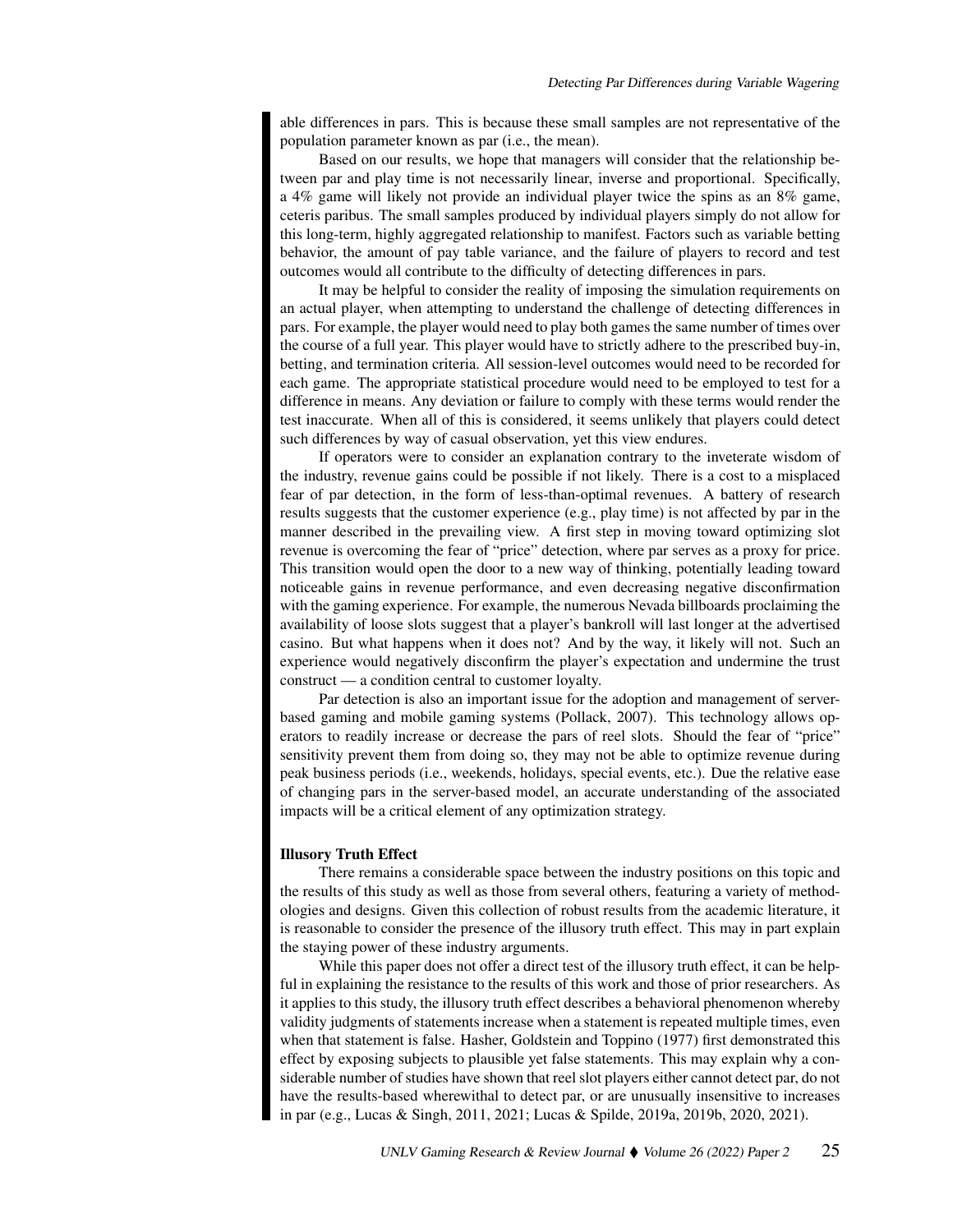This effect translates to the industry via well-intended heuristics created to help operators understand and/or simplify the considerable complexities of the modern reel slot machine. These explanatory shortcuts are useful in certain contexts, but are often overapplied to incompatible questions, problems, and conditions. For example, consider the aforementioned belief that a game with a 5% par will provide a player twice the coin-in (play time) of a game with a  $10\%$  par. This popular heuristic breaks down, when factors such as visit-level bankroll, available leisure time, and the wagering behavior of the individual slot player are considered (Lucas  $\&$  Singh, 2021). Further, other studies have demonstrated that the effect of the pay table variance is far more impactful on the gambler's play time, especially at the visit level (e.g., Lucas & Singh, 2008). Yet this par-play time heuristic has been frequently repeated for decades, which has resulted in many adopting the notion that par is a valid proxy for a gambler's expected play time (Frank, 2017; Hwang, 2019; Legato, 2019). It follows that operators and industry pundits would contend that players have the ability to identify changes in the pars of games (Frank, 2017; Hwang, 2019; Legato, 2019; Meczka, 2017).

It may be the frequency of these messages that has led to the ardent defense of their validity, despite the growing number of academic studies that suggest otherwise. This would be in line with the illusory truth effect. In the words of Hasher et al. (1977), "If people are told something often enough, they'll believe it." Moreover, Arkes, Hackett and Boehm (1989) demonstrated that the strength of the illusory truth effect is increased when people believe that they are familiar with or knowledgeable about the subject. This familiarity condition may have further increased resistance to the body of academic results. Additionally, researchers have discovered that increases in the fluency of a statement can increase perceived validity (McGlone & Tofighbakhsh, 2000; Reber & Schwartz, 1999), where fluency represents the ease with which a message is decoded by the brain. Therefore, it stands to reason that the simplicity of the previously mentioned par-play time heuristic could aid in its adoption as a true and accurate explanation.

Despite the preponderance of findings that stem from a variety of designs, methodologies, and explanations that falsify the application of par heuristics to the individual player's gaming experience, they seem to endure. These challenges of logic combined with the triangulation of empirical and simulation results makes for a compelling yet contradictory set of conclusions. Still, many resist them.

# Limitations and Future Research

Our results are a function of the assumptions governing the simulations. While we believe these assumptions to be conservative, they are necessarily specific. Future researchers may attempt to acquire proprietary data that more precisely describe the variation in the wagering practices of gamblers. Such data could even be game specific.

It is worth noting here that the cognitive bias literature and the proprietary wagering data supplied by the Nevada casino operator both established a considerable presence of variable wagering in live gaming environments. Therefore, future attempts to understand the outcomes from reel slot play under such conditions should address this reality. Of course, differences in coded wagering behavior could produce different results.

Differences in pay tables may also produce differences in outcomes. We chose pay tables previously simulated in Lucas and Singh (2021) to demonstrate how varying the bet could affect the outcomes produced by players, as compared to results produced by a constant wager. The intent was to isolate the effect of variable wagering. Still, simulating play on different pay tables would increase our understanding of the relationship between par and play time. For example, differences in the par gaps of paired games may provide additional insight. The same could be said for differences in the bonus and free-spin features in pay tables.

The effects observed in this study could be muted by high-denomination games that considerably restrict the range of allowable wagers. For example, a maximum allowable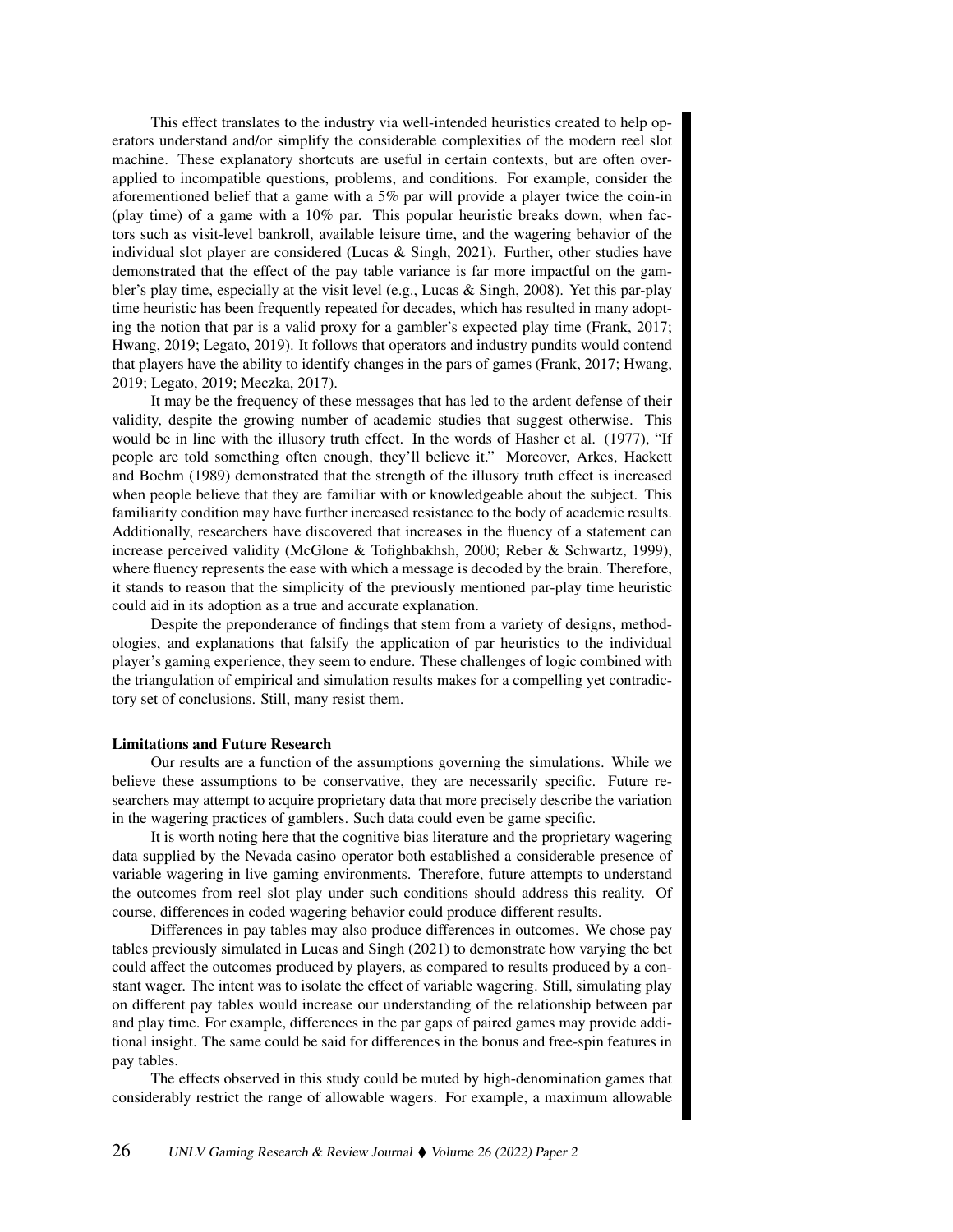wager of five credits would constrain the ability of the gambler to vary her wager. Therefore, the amount of variance added to the outcome distribution would be decreased, potentially increasing the possibility of a significant difference in SPLP on such games. While our focus was on the experience of losing slot players, we acknowledge that it is possible for certain winning players to also be dissatisfied. Although a much smaller population and arguably less of a pressing concern, future researchers may wish to study the judgments of the outcomes produced by winning players. Going forward, there are a nearly endless number of experimental configurations to examine, but the results of this work demonstrate that the relationship between par and an individual gambler's play time may be importantly different from the popular understanding. Still, more work is needed to determine the limits of our conclusions.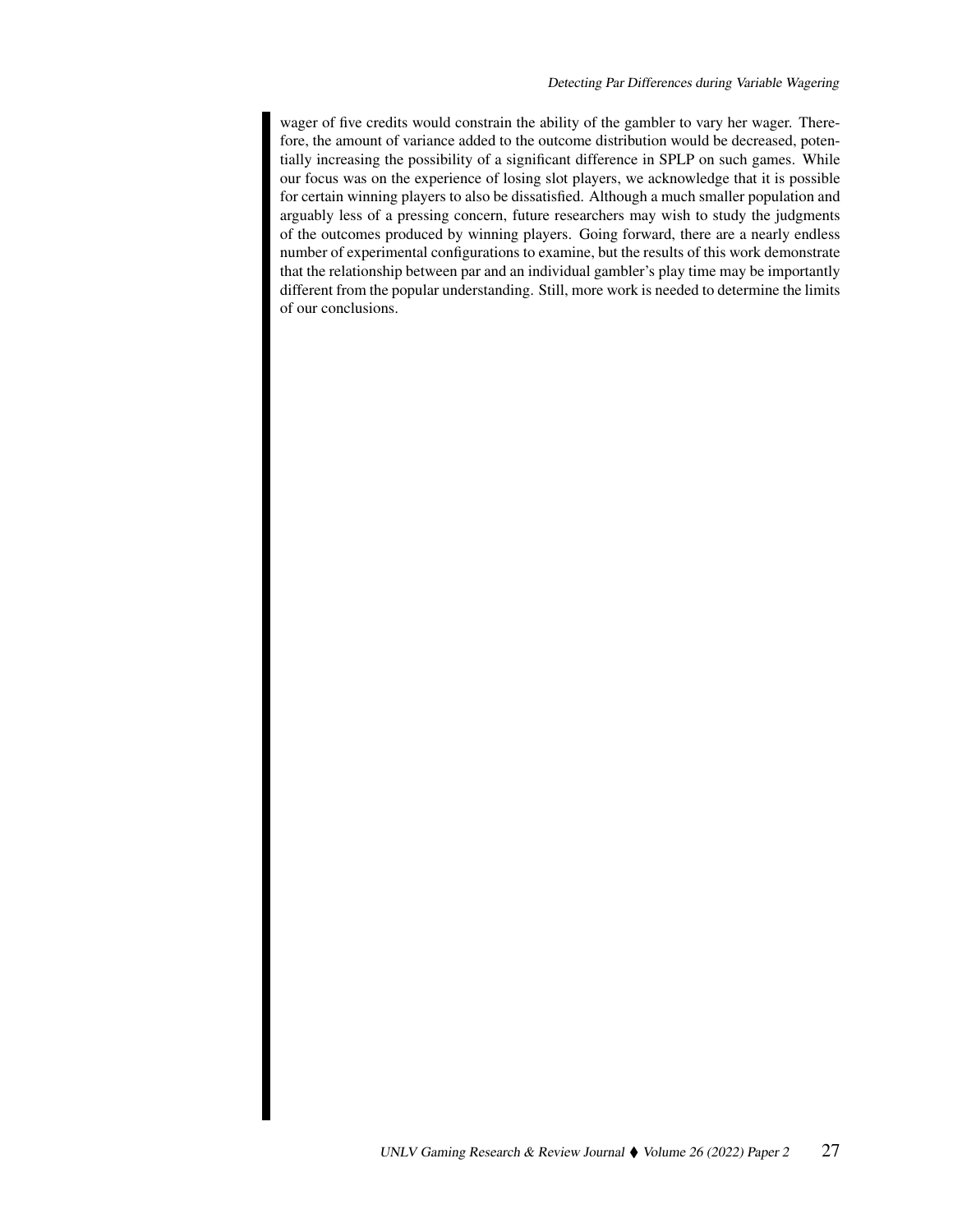#### References

- Arkes, H. R., Hackett, C. & Boehm, L. (1989). The generality of the relation between familiarity and judged validity. *Journal of Behavioral Decision Making, 2*, 81–94.
- Bishop, E. (2021, 15 January). Heading into 2021, the slot machine market is going higher and higher. *Market Business News.* Retrieved from [https://marketbusinessnews.com/the-slot-machine-market-is-going-higher-and](https://marketbusinessnews.com/the-slot-machine-market-is-going-higher-and-higher/256115/)[higher/256115/](https://marketbusinessnews.com/the-slot-machine-market-is-going-higher-and-higher/256115/)
- Chau, A. W. & Phillips, J. G. (1995). Effects of perceived control upon wagering and attributions in computer blackjack. *Journal of General Psychology, 122*(3), 253–269.
- Croson, R. & Sundali, J. (2005). The gambler's fallacy and the hot hand: Empirical data from casinos. *The Journal of Risk and Uncertainty, 30*(3), 195–209.
- Dixon, M. J., Fugelsang, J. A., MacLaren, V. V. & Harrigan, K. A. (2013). Gamblers can discriminate 'tight' from 'loose' electronic gambling machines. *International Gambling Studies 13*, 98–111.
- Dunn, W. (2004, January). Standard deviation: A way to optimize the slot floor. *Slot Manager*, 22–24.
- Frank, B. (2017). Winning with loose slots. *Global Gaming Business, 17*(5), 58–59.
- Gilovich, T., Vallone, R. & Tversky, A. (1985). The hot hand in basketball: On the misperception of random sequences. *Cognitive Psychology, 17*(3), 295–314.
- Hasher, L., Goldstein, D. & Toppino, T. (1977). Frequency and the conference of referential validity. *Journal of Verbal Learning and Verbal Behavior, 16*, 107–112.
- Harrigan, K. A. & Dixon, M. (2010). Government sanctioned "tight" and "loose" slot machines: How having multiple versions of the same slot machine game may impact problem gambling. *Journal of Gambling Studies, 26*, 159–174.
- Hwang, J. (2019). When the house edge bites back. *Global Gaming Business, 18*(10), 24–29.
- Keren, G. & Wagenaar, W. (1985). On the psychology of playing blackjack: normative and descriptive considerations with implications for decision theory. *Journal of Experimental Psychology: General, 114*(2), 133–158.
- Kilby, J. & Fox, J. (1997). *Casino Operations Management.* New York: Wiley.
- Legato, F. (2019). Revisiting the RTP. *Global Gaming Business, 19*(6), 30–32, 34–35.
- Leopard, A. (1978). Risk preference in consecutive gambling. *Journal of Experimental Psychology: Human Perception and Performance, 4*(3), 521–528.
- Lucas, A. F. & Kilby J. (2012). *Introduction to Casino Management.* San Diego: Gamma.
- Lucas, A. F. & Singh, A. K. (2008). Decreases in a slot machine's coefficient of variation lead to increases in customer play time. *Cornell Hospitality Quarterly, 49*(2), 122–133.
- Lucas, A. F. & Singh, A. K. (2011). Estimating the ability of gamblers to detect
- differences in the payback percentages of reel slot machines: A closer look at the slot player experience. *UNLV Gaming Research & Review Journal, 15*(1), 17–36.
- Lucas, A. F., Singh, A. K. & Gewali, L. (2007). Simulating the effect of pay table standard deviation on pulls per losing player at the single-visit level. *UNLV Gaming Research & Review Journal, 11*(1), 41–52.
- Lucas, A. F. & Singh, A. K. (2021). The house edge and play time: Do industry heuristics fairly describe this relationship? *UNLV Gaming Research & Review Journal, 25*(1), 13–33.
- Lucas, A. F. & Spilde, K. A. (2019a). A deeper look into the relationship between house advantage and reel slot performance. *Cornell Hospitality Quarterly, 60*(3), 270–279.
- Lucas, A. F. & Spilde, K. A. (2020). Examining expanded differences in slot machine pars: An analysis of revenue impacts and player sensitivity to "price." *International Journal of Hospitality Management, 86*, 102450.